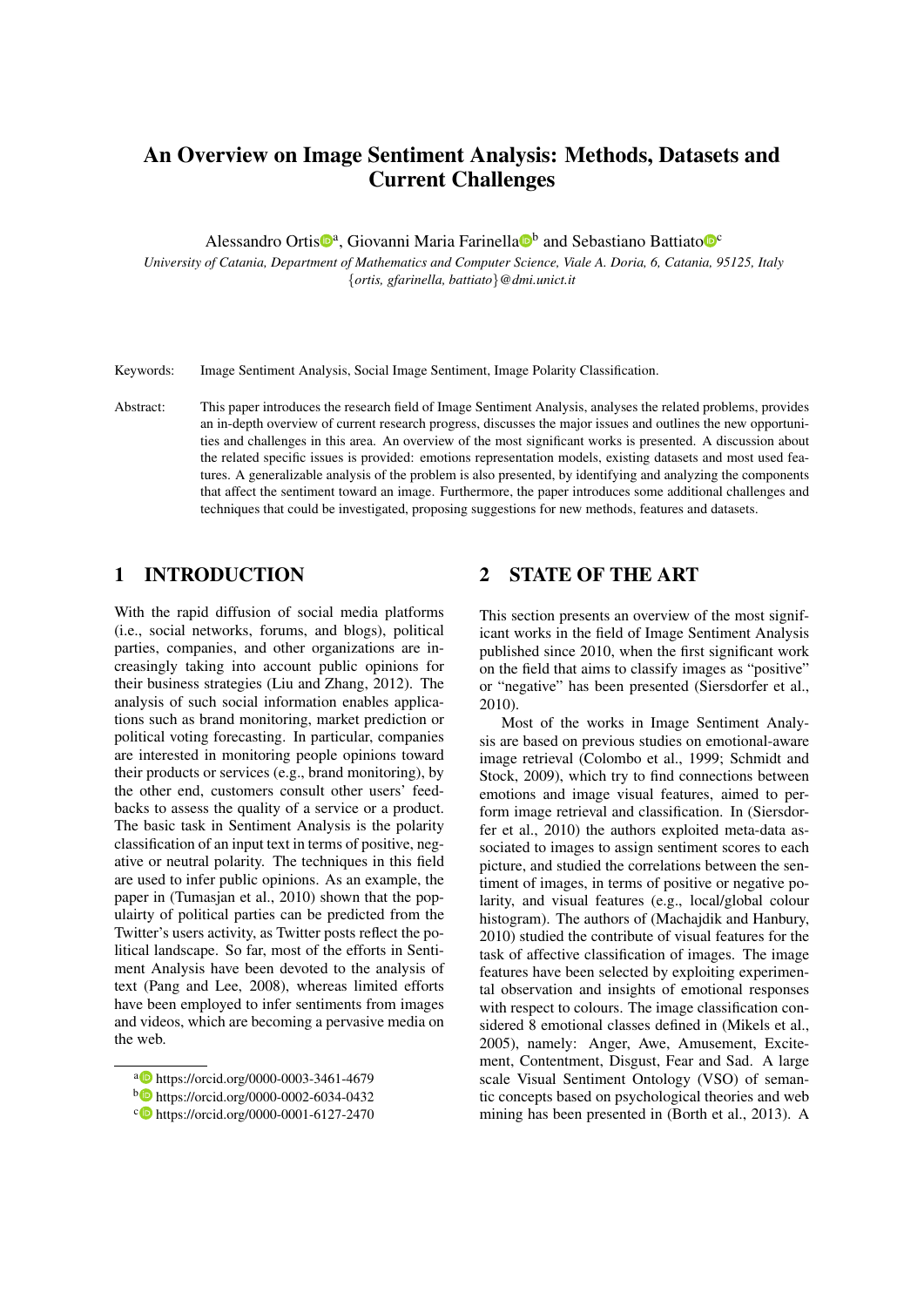concept is expressed as an adjective-noun combination called Adjective Noun Pair (ANP). The authors also trained a set of 1.200 visual concept detectors (i.e., one for each ANP) which outputs can be exploited as a mid-level representation for an input image. The authors of (Chen et al., 2014) fine-tuned a Convolutional Neural Network (CNN) previously trained for the task of object classification to classify images in one of the 2.096 ANP categories (obtained by extending SentiBank (Borth et al., 2013)), the resulting CNN model is known as DeepSentiBank. In (Xu et al., 2014) the authors exploited a pre-trained CNN to extract two high-level features (i.e., the *fc7* and *fc8* activations), and then trained two Logistic Regressors on the task of sentiment classification. The performed sentiment classification considered 5 sentiment polarity classes: strong negative, weak negative, neutral, weak positive, and strong positive. A progressive CNN (PCNN) training approach has been implemented in (You et al., 2015), in order to perform binary sentiment image classification. First, a CNN architecture has been trained with a dataset of ∼ 0.5*M* Flickr images (Borth et al., 2013). During the training, a subset of training images which achieve high prediction scores are selected. Then, this subset is used to further fine-tune the obtained CNN. Differently than previous approaches, the authors of (Peng et al., 2015) aimed to predict a distribution representation of the emotions rather than a single emotion category. An interesting result of (Peng et al., 2015) is that the authors are able to change the colours and the textures of a given image according to the ones of a target image. The resulting image is able to evoke emotions closer to the target image than the original version. Such experiments suggest that colour tone and textures can influence the evoked emotion, and can be exploited to change the sentiment evoked by an image, beside its semantic content. In (Campos et al., 2015) a CNN pre-trained for the task of Object Classification is fine-tuned on the image sentiment prediction task. Then, with the aim to understand the contribution of each CNN layer for the task, the authors performed an exhaustive layer-per-layer analysis of the fine-tuned model.

The authors of (Sun et al., 2016) proposed an algorithm that combines features from either the whole image (i.e., global features) and dominant objects located in salient regions. The work in (Katsurai and Satoh, 2016) defines an embedding space in which the correlation between the projections of textual and visual features maximized. The projections in the defined embedding space are used to train a Support Vector Machine classifier on the task of binary image sentiment classification.

In (Yang et al., 2017) the authors proposed two Conditional Probability Neural Networks (CPNN), called Binary CPNN (BCPNN) and Augmented CPNN (ACPNN), for the task of emotional image classification. A CPNN is an Artificial Neural Network with one hidden layer which takes both features and labels as input and outputs the label distribution. Indeed, the aim of a CPNN is to predict the probability distribution over a set of considered labels. The authors of (Jufeng Yang, 2017) changed the dimension of the last layer of a CNN pre-trained for Object Classification in order to extract a probability distribution with respect to the considered emotional categories, and replaced the original loss layer with a function that integrates the classification loss and sentiment distribution loss through a weighted combination. Then the modified CNN has been fine-tuned to predict sentiment distributions. In (Campos et al., 2017), the activations in each layer of the CNN presented in (Campos et al., 2015) are used to train a layer-specific classifier. The work further presents a study on the effect of weight initialization in the context of transfer learning. The insights of this experimental study have been then exploited to further improve the classifier. The authors of (Vadicamo et al., 2017) built a dataset of ∼ 3*M* tweets containing text and images to finetune a CNN previously trained for objects and places classification (VGG19 (Simonyan and Zisserman, 2014) and HybridNet (Zhou et al., 2014)).

The work in (Ortis et al., 2018) addressed the problem of the noise in the text associated to social images by users, due to their subjectivity. In particular, the authors built an image sentiment classifier that exploits a representation based on both visual and textual features extracted from an image, and evaluated the performances obtained by using the text provided by users (subjective) and the text extracted from the visual content by using four deep models trained on different tasks. The experiments revealed that employing a source of text automatically extracted from the images in lieu of the text provided by users improves the classifier performances.

The works above have address the problem of Image Sentiment Analysis by considering different emotion models (i.e., classification schemes), datasets and evaluation methods. So far, researchers formulated this task as a classification problem among a number of polarity levels or emotional categories, but the number and the type of the emotional outputs adopted for the classification are arbitrary (see Table 1). The differences in the adopted system design components (i.e., emotional model, dataset and features) make result comparison difficult. Moreover, there is not a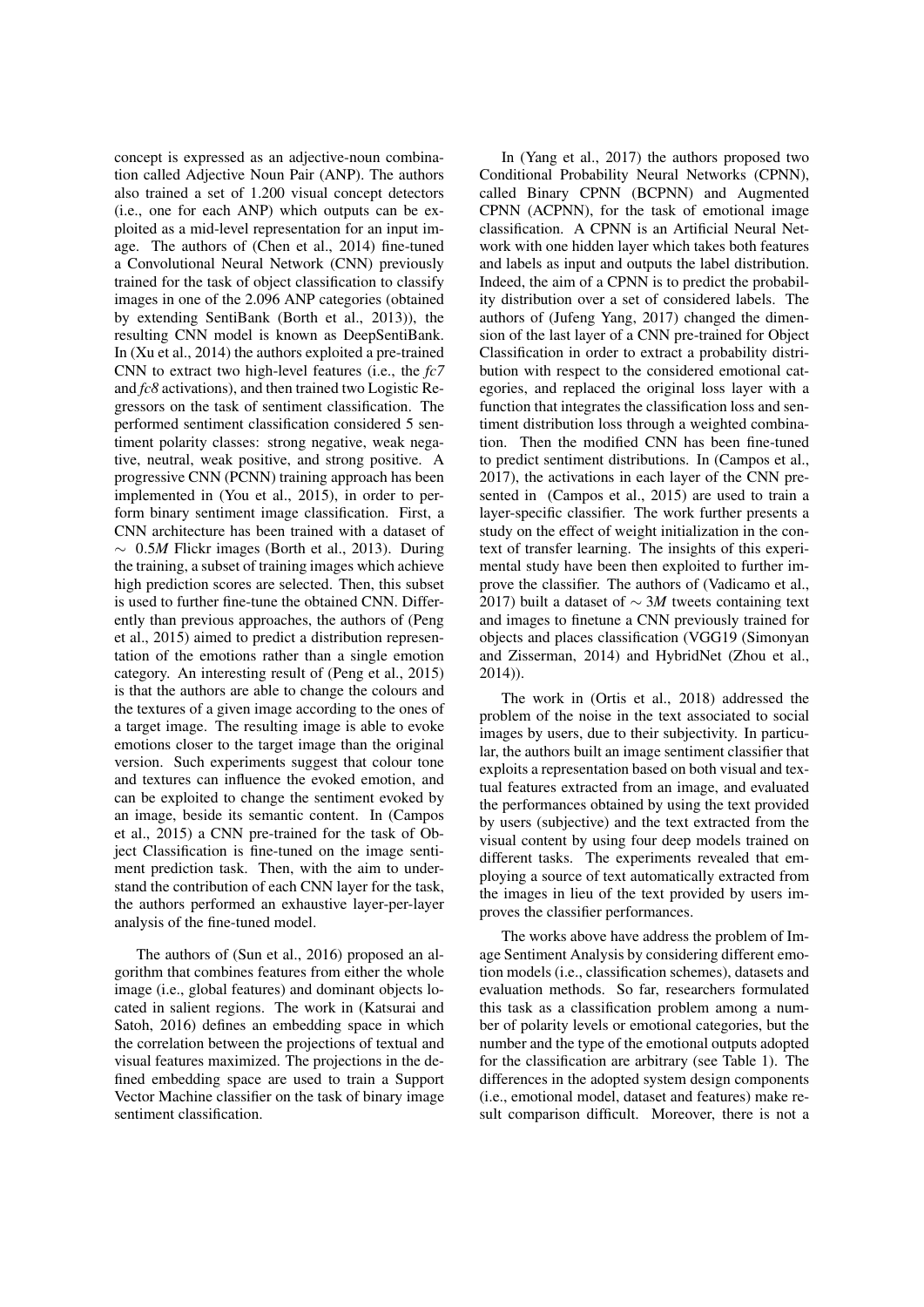strong agreement in the research community about the use of an universal benchmark dataset. Many of the works presented in this section have at least one of the above described issues.

## 3 SYSTEM DESIGN **COMPONENTS**

This section provides a complete overview of the system design choices, with the aim to provide a comprehensive debate about each specific issue, with proper references to the state of the art.

## 3.1 Emotion Models

The basic task of an Image Sentiment Analysis system is to predict the sentiment polarity of an input image in terms of two (positive, negative) or three polarity levels (positive, neutral, negative). Nevertheless, there are approaches that adopt more then three levels, such as the 5-level sentiment categorization used by Xu et al. (Xu et al., 2014). Besides, there are systems that perform the sentiment classification by using a set of emotional categories, according to an established emotion model based on previous psychological studies, such as the 35 impression words defined in Hayashi et al. (Hayashi and Hagiwara, 1998). Each emotional category corresponds to a positive or negative polarity (Machajdik and Hanbury, 2010). Therefore, these approaches can be employed for the task of polarity estimation. In general, there are two main approaches for emotion modelling: The *Dimensional Model* represents emotions as points in a two or three dimensional space. Indeed, as discussed in several studies (Bradley, 1994; Lang, 1993; Osgood, 1952; Russell and Mehrabian, 1977), emotions have three basic underlying dimensions, namely the valence, the arousal and the control (or dominance) dimensions. However, the control dimension has a small effect. Therefore, a 2D emotion space is often considered. This space is obtained by considering only the arousal and the valence axis.

According to the *Categorical Model*, there are a number of basic emotions. This set of descriptive words can be assigned to regions of the VAC (Valence-Arousal-Control) space. Thus it can be considered a quantized version of the dimensional approach. There are several works that aim to define the basic emotions, as the choice of the emotional categories in not an easy task. The most adopted model is the Plutchnik's wheel of emotions (Plutchik, 1980) that defines 8 basic emotions with 3 valences each. According to Ekman's theory (Ekman et al., 1987)

there are just five basic emotions ("anger", "fear", "disgust", "surprise" and "sadness"). Another emotions categorization is the one defined in a psychological study in (Mikels et al., 2005), where the authors perform an intensive study on the *International Affective Picture System* (IAPS) in order to extract a categorical structure of such dataset (Lang et al., 1999). As result, a subset of IAPS have been categorized in eight distinct emotions: "amusement", "awe", "anger", "contentment", "disgust", "excitement", "fear" and "sad". A deeper list of emotion is described in Shaver et al. (Shaver et al., 1987), where emotion concepts are organized in a hierarchical structure.

#### 3.2 Image Sentiment Analysis Datasets

In the context of Sentiment Analysis the collection of huge opinion data can be obtained by exploiting the most common social platforms (Instagram, Flickr, Twitter, Facebook, etc.), as well as websites for collecting business and products reviews (Amazon, Tripadvisor, Ebay, etc.). Indeed, nowadays people are used to express their opinions and share their daily experiences through the Internet Social Platforms. Such platforms can be exploited to create specific dataset at large scale with very low effort. One of the most important aspect of this way to build datasets is that the data comes from real users. This paradigm is known as crowdsourcing, and the main advantage of this approach is that the data reflects preferences, behaviours and interactions of real users that publish, share and comment contents through the main social platforms (Battiato et al., 2016).

One of the first public dataset related to the task of Image Sentiment Analysis is the International Affective Picture System (IAPS) (Lang et al., 1999). Such dataset has been developed with the aim to produce a set of evocative colour images that includes contents from a wide range of semantic categories. This work provides a set of standardized stimuli for the study of human emotional process. In (Yanulevskaya et al., 2008) the authors considered a subset of IAPS extended with subject annotations to obtain a training set categorized in distinct emotions according to the emotional model described in (Mikels et al., 2005). However, the number of images of this dataset is very low. In (Machajdik and Hanbury, 2010), the authors presented the Affective Image Classification Dataset. It consists of two image sets: one containing 228 abstract painting and the other containing 807 artistic photos. These images have been labelled by using the 8 emotions defined in (Mikels et al., 2005). The authors of the dataset presented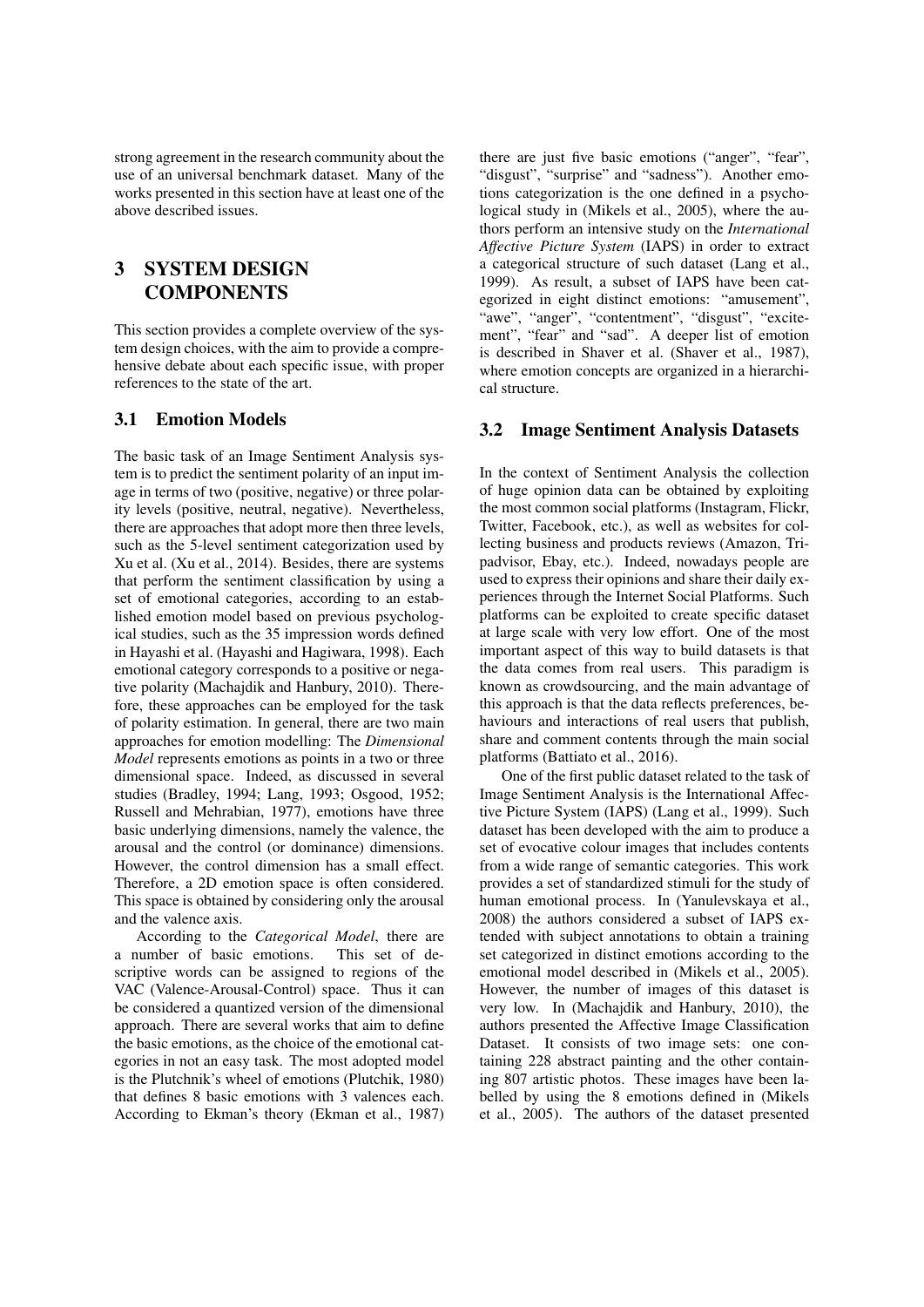| Year | Paper                           | Input                           | Output                                         |  |  |
|------|---------------------------------|---------------------------------|------------------------------------------------|--|--|
| 2010 | (Siersdorfer et al., 2010)      | Hand crafted visual features    | Sentiment Polarity                             |  |  |
| 2010 | (Machaidik and Hanbury, 2010)   | Hand crafted visual features    | Emotional Classification (Mikels et al., 2005) |  |  |
| 2013 | (Borth et al., 2013)            | ANP output responses            | Sentiment Polarity and                         |  |  |
|      |                                 |                                 | Emotional Classification (Mikels et al., 2005) |  |  |
| 2014 | Chen et al. (Chen et al., 2014) | Raw image                       | ANP annotation (Borth et al., 2013)            |  |  |
| 2014 | (Xu et al., 2014)               | CNN activations                 | 5-scale Sentiment Score                        |  |  |
| 2015 | You et al., 2015)               | Raw image                       | Sentiment Polarity                             |  |  |
| 2015 | (Peng et al., 2015)             | Hand crafted visual features    | <b>Emotions Distribution</b>                   |  |  |
| 2015 | (Campos et al., $2015$ )        | Raw image                       | Sentiment Polarity                             |  |  |
| 2016 | (Sun et al., 2016)              | Image salient regions           | <b>Sentiment Polarity</b>                      |  |  |
| 2016 | (Katsurai and Satoh, 2016)      | Hand crafted visual features    | Sentiment Polarity                             |  |  |
|      |                                 | & textual metadata              |                                                |  |  |
| 2017 | (Yang et al., 2017)             | Raw image                       | <b>Emotions Distribution</b>                   |  |  |
| 2017 | (Jufeng Yang, 2017)             | Raw image                       | <b>Emotions Distribution</b>                   |  |  |
| 2017 | (Campos et al., 2017)           | Raw image                       | Sentiment Polarity                             |  |  |
| 2017 | (Vadicamo et al., 2017)         | Raw image                       | Sentiment Polarity                             |  |  |
| 2018 | (Ortis et al., 2018)            | Hand crafted visual features    | Sentiment Polarity                             |  |  |
|      |                                 | & text extracted from the image |                                                |  |  |

Table 1: Summary of the most relevant publications on Image Sentiment Analysis.

in (Siersdorfer et al., 2010) considered the top 1.000 positive and negative words in SentiWordNet (Esuli and Sebastiani, 2006) as keywords to search and crawl over 586.000 images from Flickr. The Geneva Affective Picture Database (GAPED) (Dan-Glauser and Scherer, 2011) dataset includes 730 pictures labelled considering negative (e.g., images depicting human rights violation scenes), positive (e.g., human and puppies) as well as neutral pictures which show static objects. All dataset images have been rated considering the valence, arousal, and the coherence of the scene. The dataset is available for research purposes <sup>1</sup>. In (Borth et al., 2013) the authors proposed a very large dataset composed by ∼ 0.5 million pictures gathered from social media (i.e., from Flickr) and labelled with ANP (Adjective Noun Pair) concepts. Furthermore, they proposed a Twitter benchmark dataset which includes 603 tweets with photos. Both datasets and related annotations are publicly available. The dataset built in (Borth et al., 2013) has been used by most of the state-of-the-art works as evaluation benchmark for Image Sentiment Analysis, especially when the designed approaches involve the use of Machine Learning methods such as in (Yuan et al., 2013) and in (You et al., 2015) for instance, due to the large scale of this dataset. The work in (Peng et al., 2015), presented the Emotion6 dataset, built considering the Elkman's 6 basic emotion categories (Ekman et al., 1987). The number of images is balanced over the considered categories and the emotions associated with each image is expressed as a probability distribution instead of as a single dominant emotion. In (You et al., 2015) the authors proposed a dataset with 1,269 Twitter images labelled

<sup>1</sup>http://www.affective-sciences.org/home/research/materialsand-online-research/research-material/

into positive or negative by five different annotators. In (Katsurai and Satoh, 2016) two large sets of social pictures from Instagram and Flickr (CrossSentiment) have been crawled. The list of labelled Instagram and Flickr image URLs is available on the Web  $2$ . In (Vadicamo et al., 2017) the authors crawled ∼ 3*M* tweets from July to December 2016. The collected tweets have been filtered considering only the ones written in English and including at least an image. The sentiment of the text extracted from the tweets has been classified using a polarity classifier based on a paired LSTM-SVM architecture. The data with the most confident prediction have been used to determine the sentiment labels of the images in terms of positive, negative and neutral. The resulting Twitter for Sentiment Analysis dataset (T4SA) consists of ∼ 1*M* tweets and related ∼ 1.5*M* images.

Table 2 reports the main details of the described datasets, including the source and number of the included images, the available annotation, if the images have been crawled from social media platforms, if the dataset has been labelled for the polarity classification task, and if additional meta-data (e.g., post and/or author information) is included in the dataset. Furthermore, for each dataset, the download URL is provided.

#### 3.3 Features

One of the most important step driving the design of a Image Sentiment Analysis system, and in general for the design of a data analysis approach is the selection of the data features that are supposed to encode the information that the system is aimed to infer. Several studies have been conducted to assess the corre-

<sup>&</sup>lt;sup>2</sup>http://mm.doshisha.ac.jp/senti/CrossSentiment.html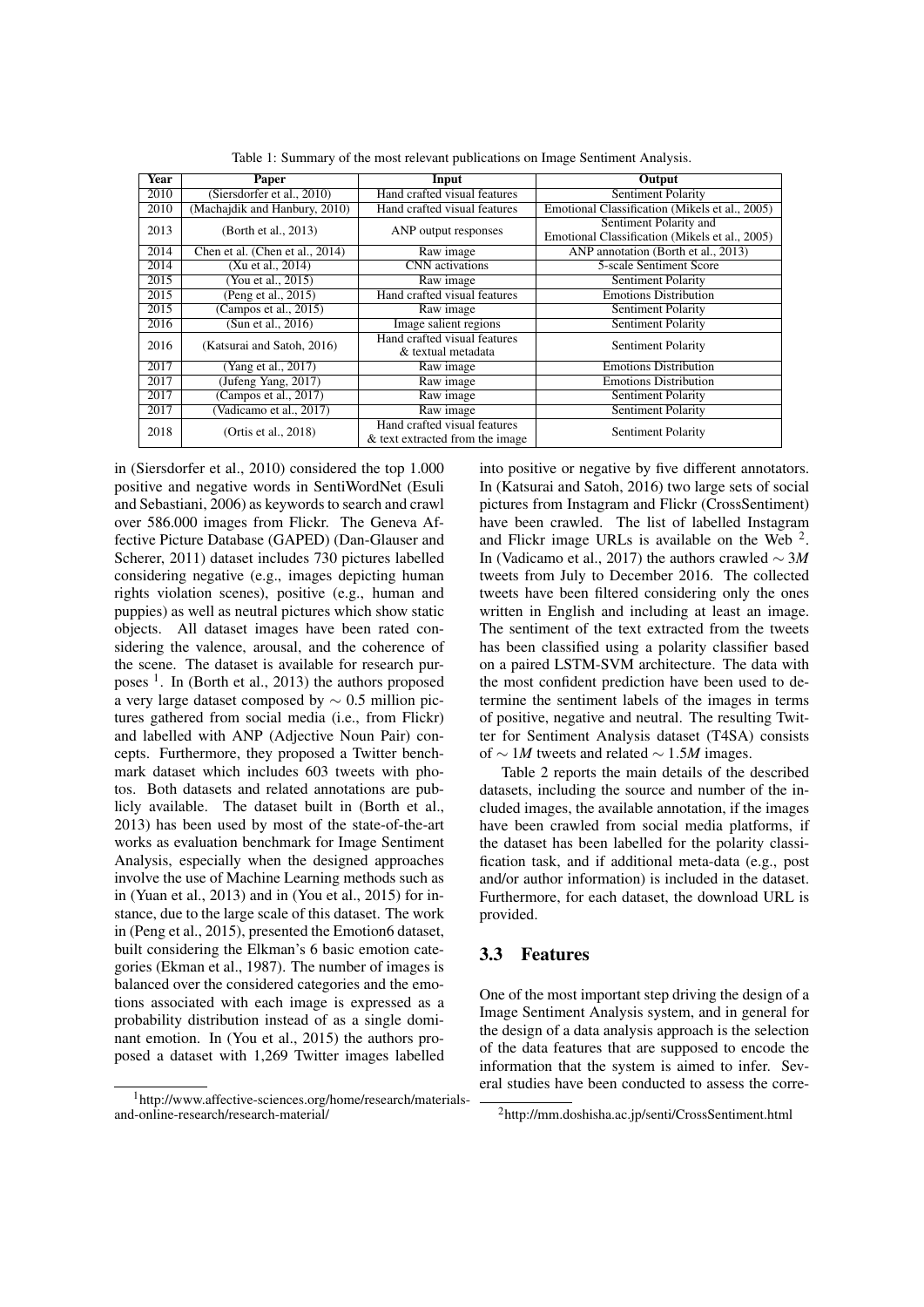|              | Table 2: Main benchmark datasets for Image Sentiment Analysis. Some datasets contains several additional information and |  |  |
|--------------|--------------------------------------------------------------------------------------------------------------------------|--|--|
| annotations. |                                                                                                                          |  |  |

| Dataset and URL                                                                                                   | <b>Size</b>                                     | Labelling                                                                | <b>Social</b><br>Media | <b>Polarity</b> | <b>Additional</b><br>Metadata |
|-------------------------------------------------------------------------------------------------------------------|-------------------------------------------------|--------------------------------------------------------------------------|------------------------|-----------------|-------------------------------|
| IAPS (Lang et al., 1999)<br>https://csea.phhp.ufl.edu/media.html                                                  | 716 photos                                      | Pleasure, arousal and<br>dominance                                       | х                      | x               | х                             |
| (Mikels et al., 2005)<br>https://link.springer.com<br>/article/10.3758/BF03192732                                 | 369 photos                                      | Awe, amusement,<br>contentment, excitement,<br>disgust, anger, fear, sad | х                      | Х               | x                             |
| Affective Image<br><b>Classification Dataset</b><br>(Machajdik and Hanbury, 2010)<br>http://www.imageemotion.org/ | 228 paintings<br>807 photos                     | Awe, amusement,<br>contentment, excitement,<br>disgust, anger, fear, sad | x                      | х               | x                             |
| Flickr-sentiment (Siersdorfer et al., 2010)<br>http://www.l3s.de/~minack/flickr-sentiment/                        | 586.000 Flickr photos                           | Positive, negative.                                                      | $\checkmark$           | √               | √                             |
| GAPED (Dan-Glauser and Scherer, 2011)<br>https://www.unige.ch/cisa/index.php<br>/download_file/view/288/296/      | 730 pictures                                    | Positive, negative,<br>neutral.                                          | x                      | ✓               | x                             |
| VSO (Borth et al., $2013$ )<br>https://visual-sentiment-ontology.appspot.com/                                     | 0.5 M Flickr Photos<br>603 Twitter Images       | - Adjective-Noun Pairs<br>- Positive or negative                         | ✓                      | √               |                               |
| Emotion6 (Peng et al., 2015)<br>http://chenlab.ece.cornell.edu/downloads.html                                     | 1.980 Flickr photos                             | - Valence-Arousal score<br>- 7 emotions distribution                     | ✓                      | x               | х                             |
| (You et al., 2015)<br>https://www.cs.rochester.edu/u/qyou/<br>DeepSent/deepsentiment.html                         | 1.269 Twitter images                            | Positive, negative.                                                      |                        | √               | х                             |
| CrossSentiment (Katsurai and Satoh, 2016)<br>http://mm.doshisha.ac.jp/senti/<br>CrossSentiment.html               | 90.139 Flickr photos<br>65.439 Instagram images | Positive, negative,<br>neutral.                                          |                        | √               | x                             |
| T4SA (Vadicamo et al., 2017)<br>http://www.t4sa.it/                                                               | 1,5 M Twitter images                            | Positive, negative,<br>neutral.                                          | ✓                      | ✓               | x                             |

lation between low, mid and high level visual features with the emotional effect of an image. One example is given by the scene-based 102-dimensional feature defined in (Yuan et al., 2013). Furthermore, many of the aforementioned works on Image Sentiment Analysis exploit the 1200-dimensional mid-level representation given by the 1200 Adjective-Noun Pairs (ANP) classifiers defined by Borth et al. (Borth et al., 2013).

In (Machajdik and Hanbury, 2010) an intensive study on image emotion classification by properly combining the use of several low and high visual features is presented. These features have been obtained by exploiting concepts from and art theory (Itten, 1973; Valdez and Mehrabian, 1994), or exploited in image retrieval (Stottinger et al., 2009) and image classification (Datta et al., 2006; Wei-ning et al., 2006) tasks. They selected 17 visual features, categorized in 4 groups: *colour* (e.g., mean saturation and brightness, hue statistics, colourfulness measure, Itten contrast (Itten, 1973), colour histogram, etc.), *texture* (e.g., wavelet textures, correlation, contrast, homogeneity, and energy for the HSB channels, etc.), *composition* (number of segments after the waterfall segmentation, depth of field (DOF), rule of thirds, etc.) and *content* (number of faces, pixels of the biggest face, number of skin pixels, etc.).

Most of the mentioned works combine huge number of hand-crafted visual features. Although all the exploited features have been proven to have a direct influence on the perceived emotion by previous studies, there is not agreement about which of them give the most of the contribution on the aimed task. Be-

sides the selection of proper hand-crafted features, designed with the aim to encode the sentiment content conveyed by images, there are other kind of approaches that lean on representation learning techniques based on Deep Learning (Chen et al., 2014; Xu et al., 2014; You et al., 2015). By employing such representation methods, image features are learned from the data. This avoid the designing of a proper set of feature, because the system automatically learns how to extract the needed information from the input data. These methods requires huge amounts of labelled training data, and an intensive learning phase, but obtain better performances in general. Another approach, borrowed from the image retrieval methods, consists on combining textual and visual information through multimodal embedding systems (Katsurai and Satoh, 2016; Ortis et al., 2018). In this case, features taken from different modalities (e.g., visual, textual, etc.) are combined to create a common vector space in which the correlations between projections of the different modalities are maximized (i.e., an embedding space).

## 4 PROBLEM PRESENTATION

In this section we discuss the key components that affect the sentiment. This allows to better focus the related sub-issues which form the Image Sentiment Analysis problem and support the designing of more robust approaches. An opinion consists of two main components: a target (or topic), and a sentiment. The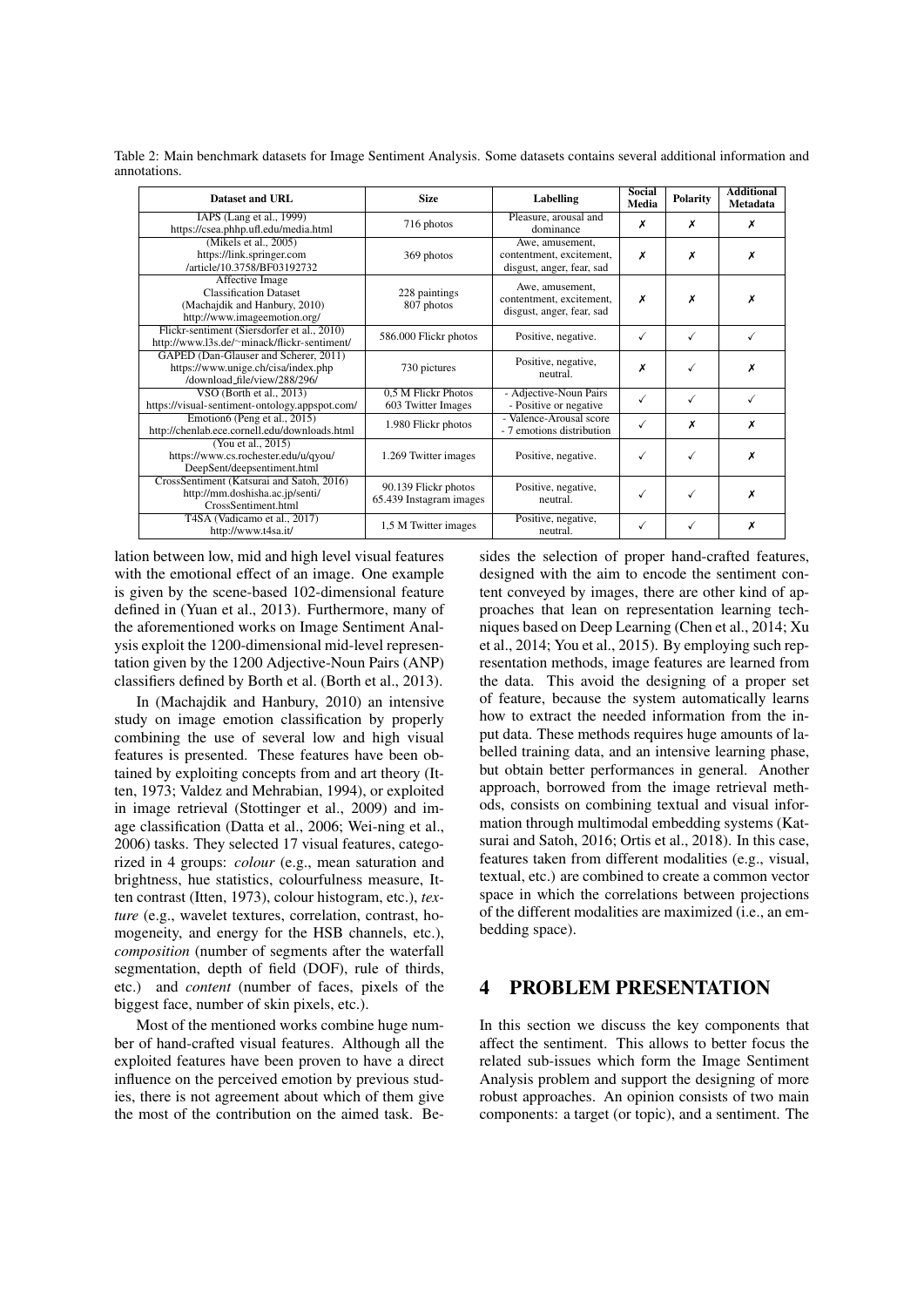opinions can be taken from more than one person, and opinions can change over time. This means that the system has to take into account also the opinion holder and the time an opinion is expressed. In the case of Sentiment Analysis on visual contents there are some differences. When the input is a text, Sentiment Analysis can exploit NLP (Natural Language Processing) techniques to extract the different part of a sentence, and associate each word with a specific meaning. When the input is an image the task to associate visual features to sentiment categories or polarity scores results challenging. In the following paragraphs each of the sentiment components previously mentioned (i.e., entity, aspect, holder and time) are discussed in the context of Image Sentiment Analysis.

## 4.1 Sentiment Entity and Aspects

The entity is the subject (or target) of the analysis. In the case of Image Sentiment Analysis the entity is the input image. In general, an entity can be viewed as a set of "parts" and "attributes". The set of the entity's parts, its attributes, plus the special aspect "GENERAL" forms the set of the "aspects". This structure can be transferred to the image domain considering different levels of visual features. The parts of an image can be defined by considering a set of sub-images. This set can be obtained by exploiting several Computer Vision techniques, such as background/foreground extraction, image segmentation, multi object recognition or dense captioning (Karpathy and Fei-Fei, 2015). The attributes of an image regards its aesthetic quality features, often obtained by extracting low-level features. Exploiting this structured image hierarchy, a sentiment score can be inferred for each aspect. Finally, the partial scores can be properly combined to obtain the sentiment classification (e.g., data can be used as input features of a regression model). One can consider the concept associated to the image context. For this purpose, several works about personal contexts (Ortis et al., 2017; Furnari et al., 2018) and scene recognition can be exploited from the visual view, and the inferred concepts can be used to extract the associated sentiment. Moreover, sentiment scores can be further extracted from image parts and attributes. Instead of representing the image parts as a set of sub-images, an alternative approach can rely on a textual description of the depicted scene. The description of a photo can be focused on a specific task of image understanding. By changing the task, we can obtain multiple descriptions of the same image from different points of view. Then, these complementary concepts can

be combined to obtain the above described structure. Most of the existing works in analysing social media exploit textual information manually associated to images by performing textual Sentiment Analysis. Although the text associated to social images is widely exploited in the state-of-the-art to improve the semantics inferred from images, it can be a very noisy source because it is provided by the users. Starting from this observation, the authors of (Ortis et al., 2018) presented a work on Image Polarity Prediction exploiting Objective Text extracted directly from images, and experimentally compared such text with respect to the Subjective (i.e., user provided) text information commonly used in the state-of-the-art approaches. Such approach provides an alternative userindependent source of text which describes the semantic of images, useful to address the issues related to the inherent subjectivity of the text associated to images.

#### 4.2 Sentiment Holder

Almost all the works in Image Sentiment Analysis ignore the sentiment holder, or implicitly consider only the sentiment of the image publisher. In this context at least two holders can be defined: the image owner and the image viewer. Considering the example of an advertising campaign, understanding the connections between the sentiment intended by the owner and the actual sentiment induced to the viewers is crucial.

These days, the social media platforms provide a very powerful mean to retrieve real-time and large scale information of people reactions toward topics, events and advertising campaigns. This branch of research can be useful to understand the relation between the affect concepts of the image owner and the evoked viewer ones, allowing new user centric applications. User profiling helps personalization, which is very important in the field of recommendation systems.

#### 4.3 Time

Although almost all the aforementioned works ignore this aspect, the emotion evoked by an image can change depending on the time. This sentiment component can be ignored the most of times, but in specific cases is determinant. For example, the sentiment evoked by an image depicting the World Trade Center is presumably different if the image is shown before or after 9/11.

Although there are not works on Image Sentiment Analysis that analyse the changes of image sentiments over time, due to the specificity of the task and the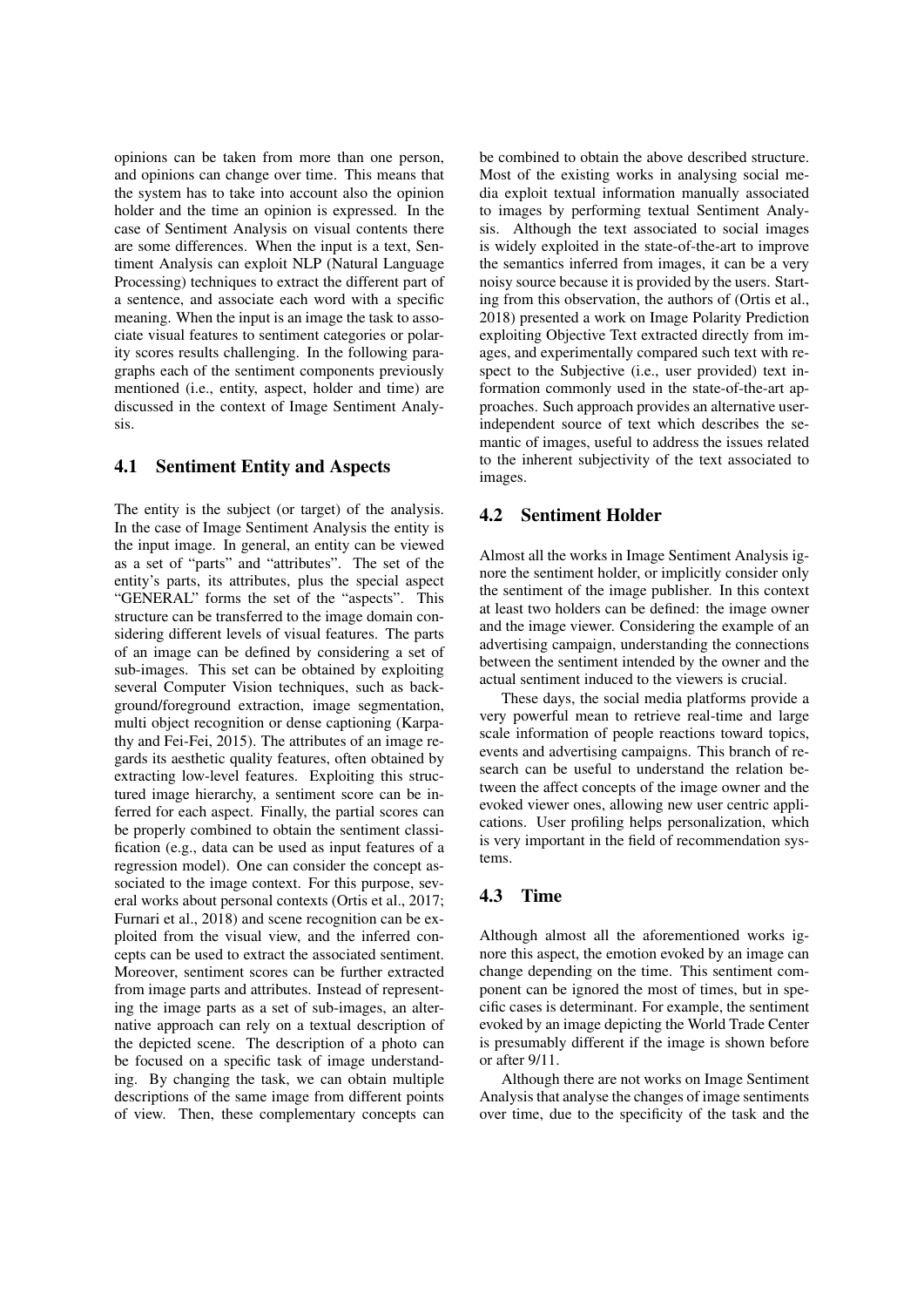lack of image datasets, there are several works that exploits the analysis of images over time focused on specific cognitive and psychology applications. As an example, the work in (Reece and Danforth, 2017) employed a statistical framework to detect depression by analysing the sequence of photos posted on Instagram. The findings of this paper suggest the idea that variations in individual psychology reflect in the use social media by the users, hence they can be computationally detected by the analysis of the user's posting history. In (Khosla et al., 2012) the authors studied which objects and regions of an image are positively or negatively correlated with memorability, allowing to create memorability maps for each image.

#### 5 CURRENT CHALLENGES

So far we discussed on the current state of the art in Image Sentiment Analysis, describing the related issues, the different employed approaches and features. This section aims to introduce some additional challenges and techniques that can be investigated.

#### 5.1 Image Popularity Prediction

One of the most common application field of Image Sentiment Analysis is related to social marketing campaigns. In the context of social media communication, several companies are interested to analyse the level of people engagement with respect to social posts related to their products. This can be measured as the number of post's views, likes, shares or by the analysis of the comments.

The level of engagement of an image posted on a social network is usually referred as "Image Popularity". So far, researches have been trying to gain insights into what features make an image popular.

In (Khosla et al., 2014) the authors proposed a lognormalized popularity score that has been then commonly used in the community. Let  $c_i$  be a measure of the engagement achieved by a social media item (e.g., number of likes, number of views, number of shares, etc.), also known as popularity measure. The popularity score of the *i*<sup>th</sup> item is defined as follows:

$$
score_i = \log\left(\frac{c_i}{T_i} + 1\right) \tag{1}
$$

where  $T_i$  is the number of days since the uploading of the image on the Social Platform.

Although the task of image popularity prediction is rather new, there are interesting datasets available for the development of massive learning systems (i.e., deep neural networks). The Micro-Blog Images 1 Million (MBI-1M) dataset is a collection of

1M images from Twitter, along with accompanying tweets and metadata. The dataset was introduced by the work in (Cappallo et al., 2015b). The MIR-1M dataset (Huiskes et al., 2010) is a collection of 1M photos from Flickr. These images have been selected considering the interestingness score used by Flickr to rank images. The Social Media Prediction (SMP) dataset is a large-scale collection of social posts, recently collected for the ACM Multimedia 2017 SMP Challenge<sup>3</sup>. This dataset consists of over 850K posts and 80K users, including photos from VSO (Borth et al., 2013) as well as photos collected from personal users' albums (Wu et al., 2016).

Popularity Dynamics: Equation 1 normalizes the number of interactions reached by an image by dividing the engagement measure by the time. However, the measures  $c_i$  related to social posts are cumulative values as they continuously collect the interactions between users and the social posts during their time on-line. Therefore, this normalization will penalize social media contents published in the past with respect to more recent contents, especially when the difference between the dates of posting is high. Moreover, the most of the engagement obtained by a social media item is achieved in the first week (Valafar et al., 2009), then the engagement measures become more stable. Therefore, it would be interesting to develop methods able to predict the popularity score evolution over time, instead of just estimating a normalized score.

#### 5.2 Image Virality Prediction

A recent emerging task, closely related to image popularity, is the prediction of the level of virality of an image. The image virality is defined as the quality of a visual content (i.e., images or videos) to be rapidly and widely spread on social networks (Alameda-Pineda et al., 2017). Differently than popularity, the virality score takes into account also the number of resubmission of an image by different users. Therefore, images that became popular when they are posted, but not reposted, are not considered to be viral (Deza and Parikh, 2015). The work in (Alameda-Pineda et al., 2017) focused on understanding the influence of image parts on its virality. In particular, the authors presented a method able to perform the prediction of the virality score and the localicazion of areas in images that are responsable for making the image viral.

<sup>3</sup>Challenge webpage: https://social-mediaprediction.github.io/MM17PredictionChallenge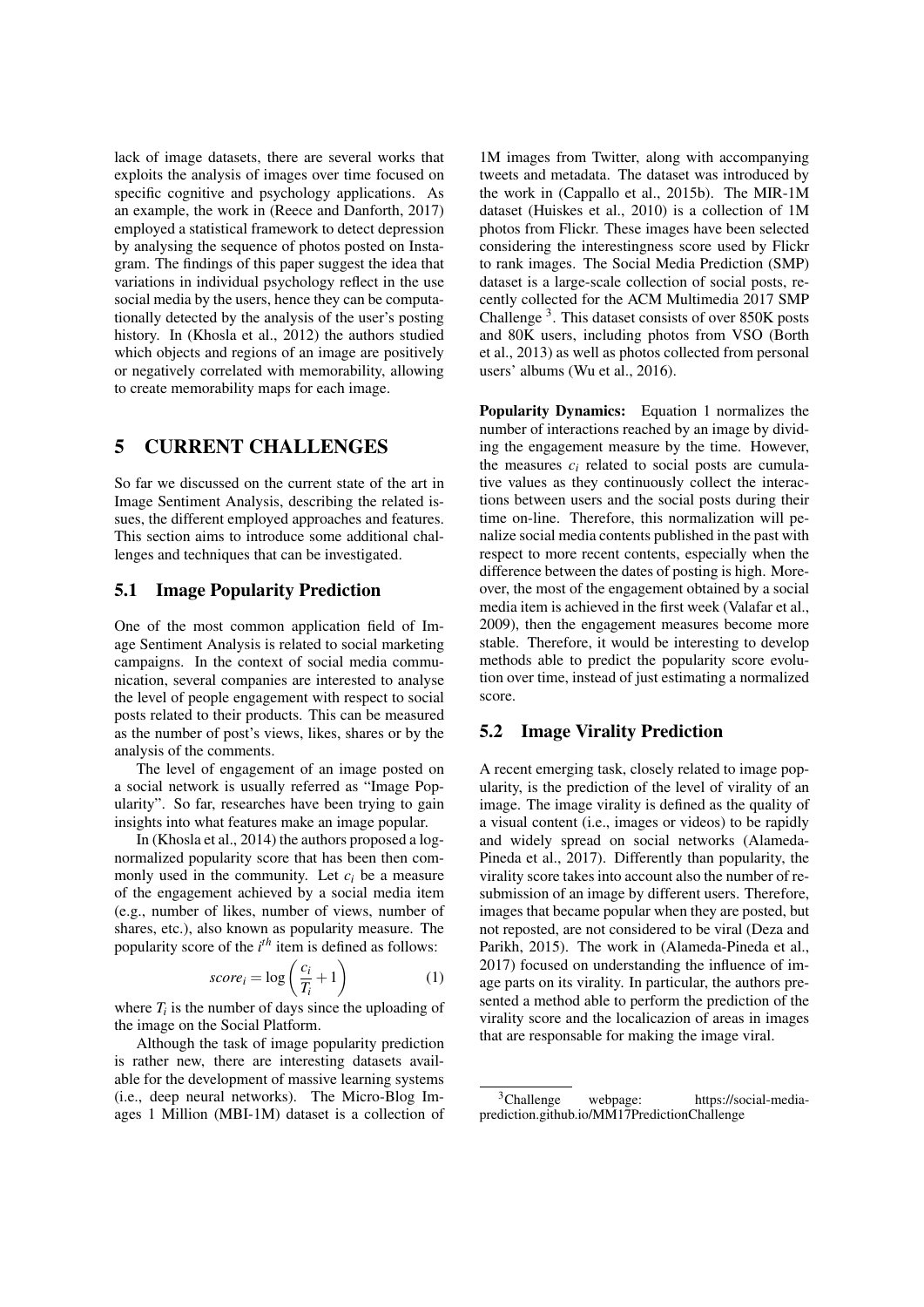#### 5.3 Relative Attributes

Several Image Sentiment Analysis works aim to associate an image one sentiment label over a set of emotional categories or attributes. However, given a set of images that have been assigned to the same emotional category (e.g., joy), it would be interesting to determine their ranking with respect the specific attribute. Such a technique could suggest, for example, if a given image *A* conveys more "joy" than another image *B*. For this purpose, several works on relative attributes can be considered (Parikh and Grauman, 2011; Altwaijry and Belongie, 2013; Fan et al., 2013; Yu and Grauman, 2015).

#### 5.4 Sentiment and Ideograms

The emoticons are textual shorthand that have been introduced to allow the writer to express feelings and emotions with respect to a textual message. It helps to express the correct intent of a text sentence, improving the understanding of the message. The emoticons are used to emulate visual cues in textual communications with the aim to express or explicitly clarify the writer's sentiment. Indeed, in real conversations the sentiment can be inferred from visual cues such as facial expressions, pose and gestures. However, in textual based conversations, the visual cues are not present. The authors of (Hogenboom et al., 2013) tried to understand if emoticons could be useful as well on the textual Sentiment Analysis task. In particular, they investigated the role that emoticons play in conveying sentiment and how they can be exploited in the field of Sentiment Analysis. A step further the emoticon, is represented by the emoji. An emoji is an ideogram representing concepts such as weather, celebration, food, animals, emotions, feelings, and activities, besides a large set of facial expressions. They have been developed with the aim to allow more expressive messages. Emojis have become extremely popular in social media platforms and instant messaging systems. In (Cappallo et al., 2015a), the authors exploited the expressiveness carried by emoji, to develop a system able to generate an image content description in terms of a set of emoji. The focus of this system is to use emoji as a means for image retrieval and exploration. Indeed, it allows to perform an image search by means of a emoji-based query. This approach exploits the expressiveness conveyed by emoji, by leaning on the textual description of these ideograms. The work in (Cappallo et al., 2018) studied the ways in which emoji can be related to other common modalities such as text and images, in the context of multimedia research. This

work also presents a new dataset that contains examples of both text-emoji and image-emoji relationships. Most of them contains also strong sentiment properties. In (Kralj Novak et al., 2015) the authors presented a sentiment emoji lexicon named Emoji Sentiment Ranking. In this paper, the sentiment properties of the emojis have been deeply analyzed (considering text written in 13 different languages), and some interesting conclusions have been highlighted. For each emoji, the *Emoji Sentiment Ranking* provides its associated positive, negative and neutral scores. The authors found that the sentiment scores and ranking associated to emojis remain stable among different languages. This property is very useful to overcome the difficulties addressed in multilingual contexts. The results and the insights obtained in the mentioned works could be combined to exploit the sentiment conveyed by emoji on the task of Image Sentiment Analysis.

## 6 CONCLUSIONS AND FUTURE WORKS

The proposed paper provides a review of relevant publications on Image Sentiment Analysis, and presents an overview of the state of the art in the field. Principles of design of Image Sentiment Analysis systems are presented and discussed under three main points of view: emotional models, dataset definition and feature design. The components that can affect the sentiment toward an image in different ways are defined and analysed. A description of new challenges is also presented. There is a wide range of research on identification of basic emotions, but the 24 emotions model defined in Plutchnik's theory (Plutchik, 1980) represents a well established and used model. The Machine Learning techniques and the recent Deep Learning methods are able to obtain impressive results as long as these systems are trained with very large scale datasets (e.g., VSO (Borth et al., 2013)). Such datasets can be easily obtained by exploiting the social network platforms by which people share their pictures every day. These datasets allowed the extensive use of Machine Learning systems that requires large scale amount of data to converge. So far, there is not an established strategy to select of visual features that allows to address the problem. Most of the previous exploited features demonstrated to be useful, but recent results on Image Sentiment Analysis suggest that it's worth investigating the use of representation learning approaches such as Convolutional Neural Networks and multi-modal embedding.

In future works the presented study will be extended, considering publications that address specific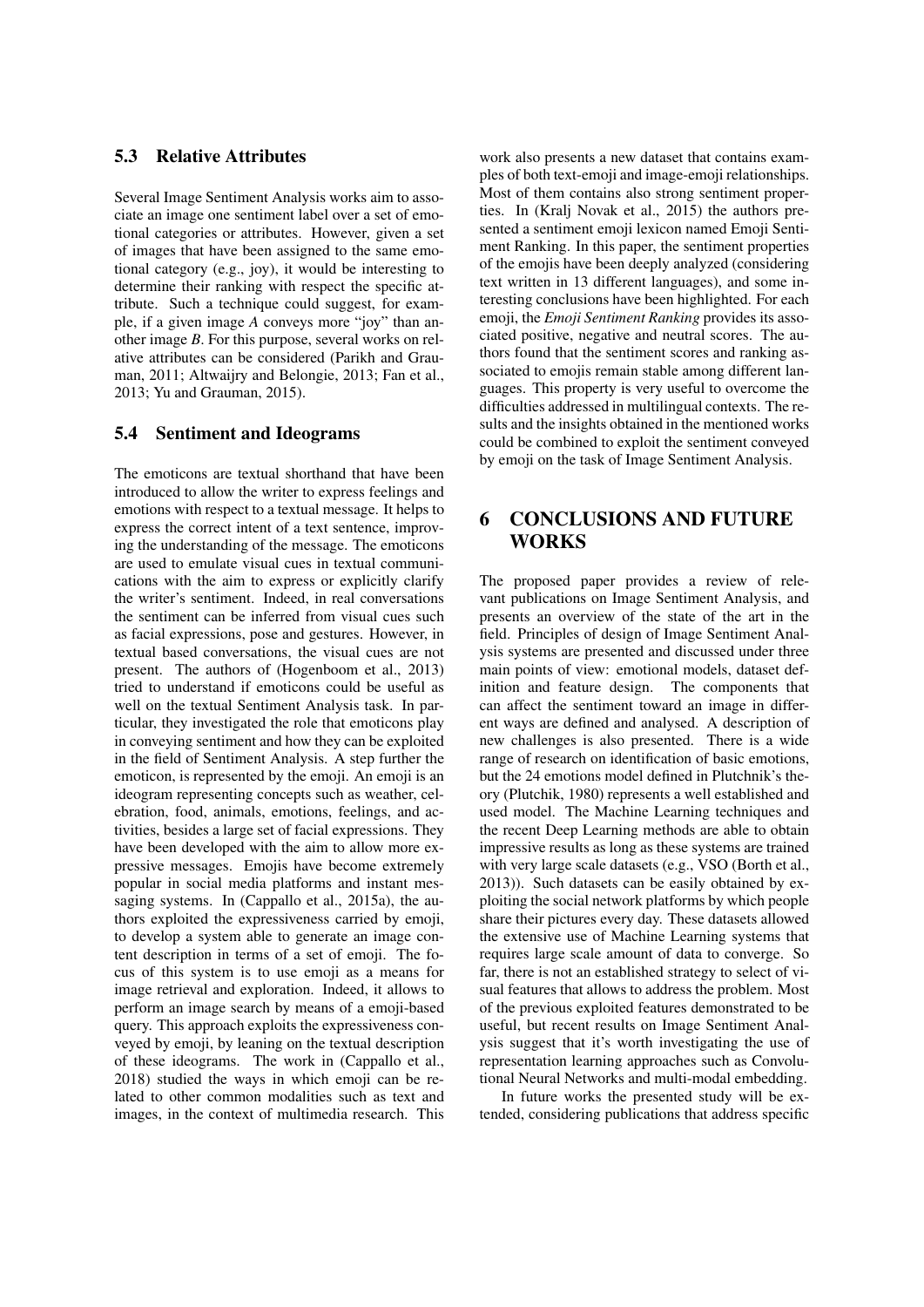aspects of the problems mentioned in the paper (e.g., features, models, metrics, dataset definition, etc.), as well as scientific works that tackle specific tasks including the challenges that have been briefly presented in the proposed paper (e.g., popularity, relative attributes, virality, etc.). Furthermore, proper cases of study aimed to highlight the concepts described in the paper will be prepared and evaluated, with the aim to support the key aspects of each addressed issue.

## REFERENCES

- Alameda-Pineda, X., Pilzer, A., Xu, D., Sebe, N., and Ricci, E. (2017). Viraliency: Pooling local virality. In *2017 IEEE Conference on Computer Vision and Pattern Recognition (CVPR)*, pages 484–492.
- Altwaijry, H. and Belongie, S. (2013). Relative ranking of facial attractiveness. In *IEEE Workshop on Applications of Computer Vision (WACV)*, pages 117–124.
- Battiato, S., Farinella, G. M., Milotta, F. L., Ortis, A., Addesso, L., Casella, A., D'Amico, V., and Torrisi, G. (2016). The social picture. In *Proceedings of the 2016 ACM on International Conference on Multimedia Retrieval*, pages 397–400. ACM.
- Borth, D., Ji, R., Chen, T., Breuel, T., and Chang, S.-F. (2013). Large-scale visual sentiment ontology and detectors using adjective noun pairs. In *Proceedings of the 21st ACM international conference on Multimedia*, pages 223–232. ACM.
- Bradley, M. M. (1994). Emotional memory: A dimensional analysis. *Emotions: Essays on emotion theory*, pages 97–134.
- Campos, V., Jou, B., and i Nieto, X. G. (2017). From pixels to sentiment: Fine-tuning cnns for visual sentiment prediction. *Image and Vision Computing*, 65:15 – 22. Multimodal Sentiment Analysis and Mining in the Wild Image and Vision Computing.
- Campos, V., Salvador, A., Giró-i Nieto, X., and Jou, B. (2015). Diving deep into sentiment: Understanding fine-tuned cnns for visual sentiment prediction. In *Proceedings of the 1st International Workshop on Affect & Sentiment in Multimedia, ASM '15, pages* 57–62, New York, NY, USA. ACM.
- Cappallo, S., Mensink, T., and Snoek, C. G. (2015a). Image2emoji: Zero-shot emoji prediction for visual media. In *Proceedings of the 23rd ACM international conference on Multimedia*, pages 1311–1314. ACM.
- Cappallo, S., Mensink, T., and Snoek, C. G. (2015b). Latent factors of visual popularity prediction. In *Proceedings of the 5th ACM on International Conference on Multimedia Retrieval*, pages 195–202. ACM.
- Cappallo, S., Svetlichnaya, S., Garrigues, P., Mensink, T., and Snoek, C. G. M. (2018). The new modality: Emoji challenges in prediction, anticipation, and retrieval. *IEEE Transactions on Multimedia*. Pending minor revision.
- Chen, T., Borth, D., Darrell, T., and Chang, S.-F. (2014). Deepsentibank: Visual sentiment concept classification with deep convolutional neural networks. *arXiv preprint arXiv:1410.8586*.
- Colombo, C., Del Bimbo, A., and Pala, P. (1999). Semantics in visual information retrieval. *IEEE Multimedia*, 6(3):38–53.
- Dan-Glauser, E. S. and Scherer, K. R. (2011). The geneva affective picture database (gaped): a new 730-picture database focusing on valence and normative significance. *Behavior research methods*, 43(2):468–477.
- Datta, R., Joshi, D., Li, J., and Wang, J. Z. (2006). Studying aesthetics in photographic images using a computational approach. In *European Conference on Computer Vision*, pages 288–301. Springer.
- Deza, A. and Parikh, D. (2015). Understanding image virality. In *2015 IEEE Conference on Computer Vision and Pattern Recognition (CVPR)*, pages 1818–1826.
- Ekman, P., Friesen, W. V., O'Sullivan, M., Chan, A., Diacoyanni-Tarlatzis, I., Heider, K., Krause, R., LeCompte, W. A., Pitcairn, T., Ricci-Bitti, P., Scherer, K., Tomita, M., and Tzavaras, A. (1987). Universals and cultural differences in the judgments of facial expressions of emotion. *Journal of personality and social psychology*, 53(4):712.
- Esuli, A. and Sebastiani, F. (2006). Sentiwordnet: A publicly available lexical resource for opinion mining. In *Proceedings of LREC*, volume 6, pages 417–422. Citeseer.
- Fan, Q., Gabbur, P., and Pankanti, S. (2013). Relative attributes for large-scale abandoned object detection. In *Proceedings of the IEEE International Conference on Computer Vision*, pages 2736–2743.
- Furnari, A., Battiato, S., and Farinella, G. M. (2018). Personal-location-based temporal segmentation of egocentric video for lifelogging applications. *Journal of Visual Communication and Image Representation*, 52:1–12.
- Hayashi, T. and Hagiwara, M. (1998). Image query by impression words-the iqi system. *IEEE Transactions on Consumer Electronics*, 44(2):347–352.
- Hogenboom, A., Bal, D., Frasincar, F., Bal, M., de Jong, F., and Kaymak, U. (2013). Exploiting emoticons in sentiment analysis. In *Proceedings of the 28th Annual ACM Symposium on Applied Computing*, pages 703– 710. ACM.
- Huiskes, M. J., Thomee, B., and Lew, M. S. (2010). New trends and ideas in visual concept detection: the mir flickr retrieval evaluation initiative. In *Proceedings of the international conference on Multimedia information retrieval*, pages 527–536. ACM.
- Itten, J. (1973). *The Art of Color: The Subjective Experience and Objective Rationale of Color.* John Wiley & Sons Inc.
- Jufeng Yang, Dongyu She, M. S. (2017). Joint image emotion classification and distribution learning via deep convolutional neural network. In *Proceedings of the Twenty-Sixth International Joint Conference on Artificial Intelligence, IJCAI-17*, pages 3266–3272.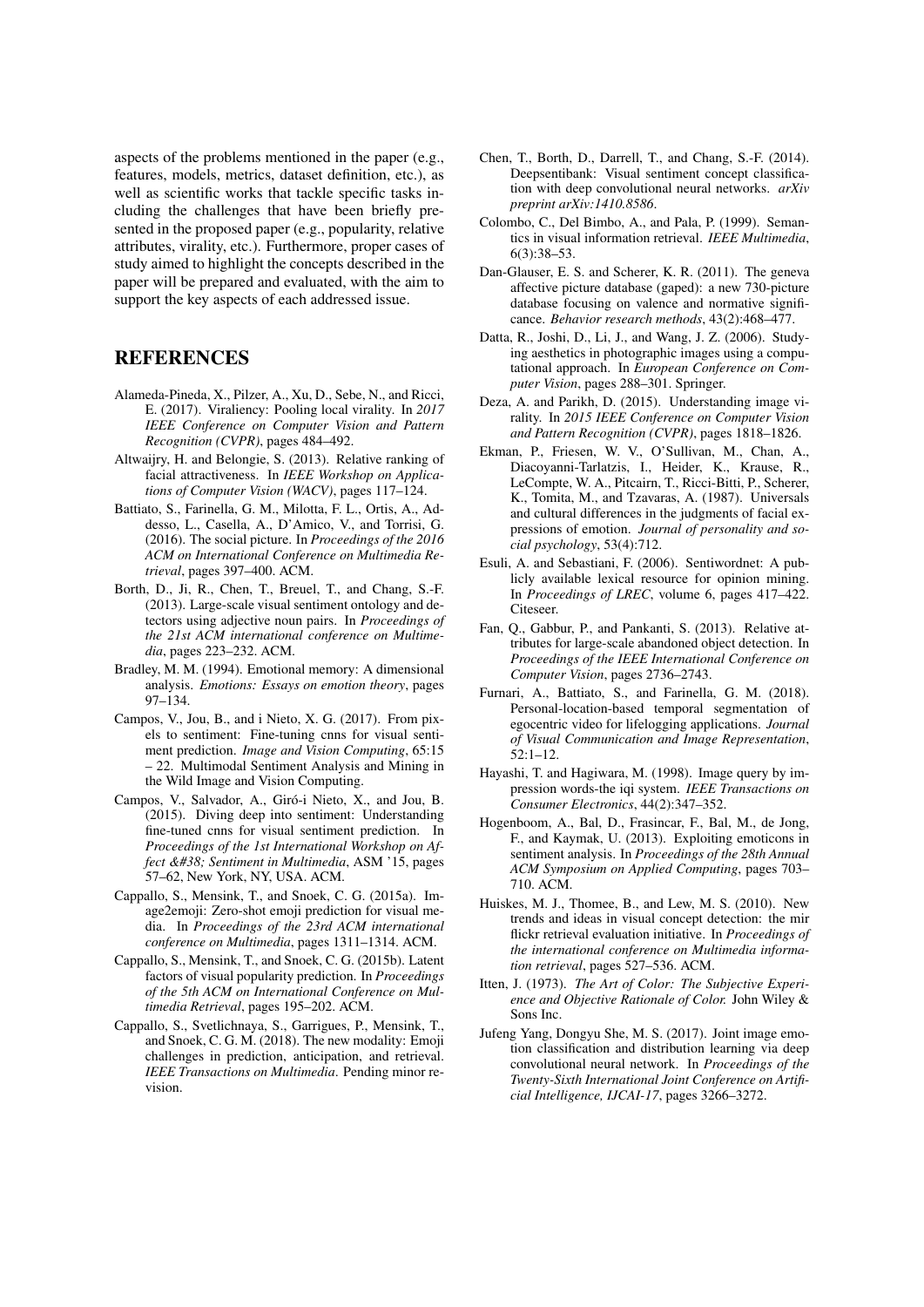- Karpathy, A. and Fei-Fei, L. (2015). Deep visual-semantic alignments for generating image descriptions. In *The IEEE Conference on Computer Vision and Pattern Recognition*.
- Katsurai, M. and Satoh, S. (2016). Image sentiment analysis using latent correlations among visual, textual, and sentiment views. In *IEEE International Conference on Acoustics, Speech and Signal Processing*, pages 2837–2841. IEEE.
- Khosla, A., Das Sarma, A., and Hamid, R. (2014). What makes an image popular? In *Proceedings of the 23rd international conference on World wide web*, pages 867–876. ACM.
- Khosla, A., Xiao, J., Torralba, A., and Oliva, A. (2012). Memorability of image regions. In *Advances in Neural Information Processing Systems*, pages 305–313.
- Kralj Novak, P., Smailović, J., Sluban, B., and Mozetič, I. (2015). Sentiment of emojis. *PLOS ONE*, 10(12):1– 22.
- Lang, P. J. (1993). The network model of emotion: Motivational connections. *Perspectives on anger and emotion: Advances in social cognition*, 6:109–133.
- Lang, P. J., Bradley, M. M., and Cuthbert, B. N. (1999). International affective picture system (iaps): Technical manual and affective ratings. *Gainesville, FL: The Center for Research in Psychophysiology, University of Florida*.
- Liu, B. and Zhang, L. (2012). A survey of opinion mining and sentiment analysis. In *Mining text data*, pages 415–463. Springer.
- Machajdik, J. and Hanbury, A. (2010). Affective image classification using features inspired by psychology and art theory. In *Proceedings of the 18th ACM international conference on Multimedia*, pages 83–92. ACM.
- Mikels, J. A., Fredrickson, B. L., Larkin, G. R., Lindberg, C. M., Maglio, S. J., and Reuter-Lorenz, P. A. (2005). Emotional category data on images from the international affective picture system. *Behavior research methods*, 37(4):626–630.
- Ortis, A., Farinella, G. M., D'Amico, V., Addesso, L., Torrisi, G., and Battiato, S. (2017). Organizing egocentric videos of daily living activities. *Pattern Recognition*, 72(Supplement C):207 – 218.
- Ortis, A., Farinella, G. M., Torrisi, G., and Battiato, S. (2018). Visual sentiment analysis based on on objective text description of images. In *2018 International Conference on Content-Based Multimedia Indexing (CBMI)*, pages 1–6. IEEE.
- Osgood, C. E. (1952). The nature and measurement of meaning. *Psychological bulletin*, 49(3):197.
- Pang, B. and Lee, L. (2008). Opinion mining and sentiment analysis. *Foundations and trends in information retrieval*, 2(1-2):1–135.
- Parikh, D. and Grauman, K. (2011). Relative attributes. In *IEEE International Conference on Computer Vision*, pages 503–510. IEEE.
- Peng, K.-C., Chen, T., Sadovnik, A., and Gallagher, A. C. (2015). A mixed bag of emotions: Model, predict, and transfer emotion distributions. In *Proceedings of*

*the IEEE Conference on Computer Vision and Pattern Recognition*, pages 860–868.

- Plutchik, R. (1980). A general psychoevolutionary theory of emotion. *Theories of emotion*, 1:3–31.
- Reece, A. G. and Danforth, C. M. (2017). Instagram photos reveal predictive markers of depression. *EPJ Data Science*, 6(1):15.
- Russell, J. A. and Mehrabian, A. (1977). Evidence for a three-factor theory of emotions. *Journal of research in Personality*, 11(3):273–294.
- Schmidt, S. and Stock, W. G. (2009). Collective indexing of emotions in images. a study in emotional information retrieval. *Journal of the American Society for Information Science and Technology*, 60(5):863–876.
- Shaver, P., Schwartz, J., Kirson, D., and O'connor, C. (1987). Emotion knowledge: further exploration of a prototype approach. *Journal of personality and social psychology*, 52(6):1061.
- Siersdorfer, S., Minack, E., Deng, F., and Hare, J. (2010). Analyzing and predicting sentiment of images on the social web. In *Proceedings of the 18th ACM international conference on Multimedia*, pages 715–718. ACM.
- Simonyan, K. and Zisserman, A. (2014). Very deep convolutional networks for large-scale image recognition. *arXiv preprint arXiv:1409.1556*.
- Stottinger, J., Banova, J., Ponitz, T., Sebe, N., and Hanbury, A. (2009). Translating journalists' requirements into features for image search. In *15th International Conference on Virtual Systems and Multimedia.*, pages 149–153. IEEE.
- Sun, M., Yang, J., Wang, K., and Shen, H. (2016). Discovering affective regions in deep convolutional neural networks for visual sentiment prediction. In *IEEE International Conference on Multimedia and Expo.*, pages 1–6. IEEE.
- Tumasjan, A., Sprenger, T., Sandner, P., and Welpe, I. (2010). Predicting elections with twitter: What 140 characters reveal about political sentiment.
- Vadicamo, L., Carrara, F., Cimino, A., Cresci, S., Dell'Orletta, F., Falchi, F., and Tesconi, M. (2017). Cross-media learning for image sentiment analysis in the wild. In *Proceedings of the IEEE Conference on Computer Vision and Pattern Recognition*, pages 308– 317.
- Valafar, M., Rejaie, R., and Willinger, W. (2009). Beyond friendship graphs: a study of user interactions in flickr. In *Proceedings of the 2nd ACM workshop on Online social networks*, pages 25–30. ACM.
- Valdez, P. and Mehrabian, A. (1994). Effects of color on emotions. *Journal of experimental psychology: General*, 123(4):394.
- Wei-ning, W., Ying-lin, Y., and Sheng-ming, J. (2006). Image retrieval by emotional semantics: A study of emotional space and feature extraction. In *IEEE International Conference on Systems, Man and Cybernetics*, volume 4, pages 3534–3539. IEEE.
- Wu, B., Cheng, W.-H., Zhang, Y., and Mei, T. (2016). Time matters: Multi-scale temporalization of social media